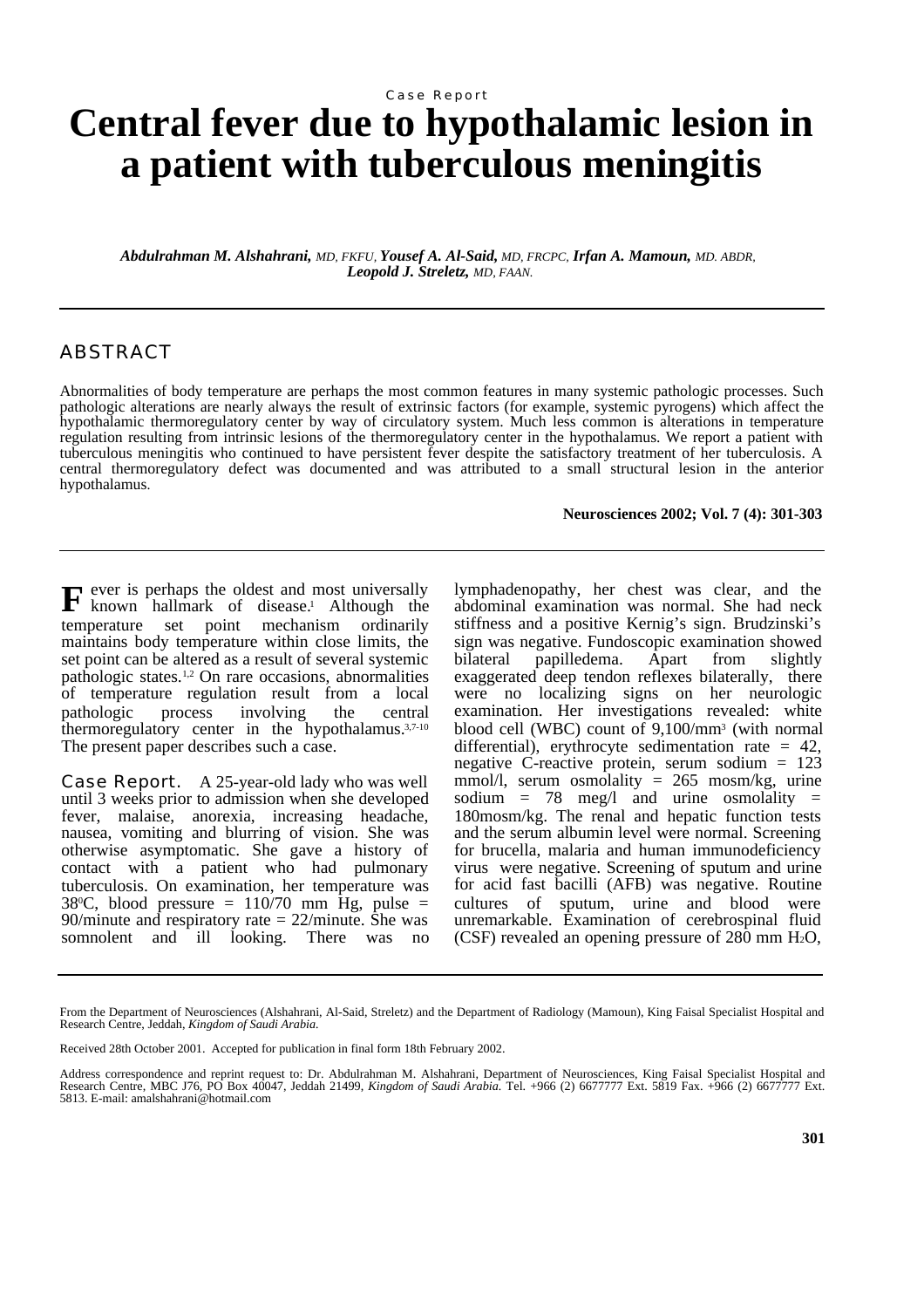

WBC = 343 cells/mm<sup>3</sup> (92% lymphocytes, 5% monocytes and  $3\%$  polymorphs), protein = 1245 mg/L and glucose  $= 2.3$  mmol/L (simultaneous blood  $sugar = 10.8$  mmol/L). Gram stain, India ink preparation and routine cultures of CSF were<br>negative. Acid fast bacilli staining and staining *Mycobacterium* culture were negative. Polymerase chain reaction of *Mycobacterium tuberculosis* in the CSF was positive. A purified protein derivative test was positive (22mm induration). Chest radiograph was normal. Magnetic resonance imaging (MRI) of the brain with and without Gadolinium contrast showed evidence of meningeal enhancement, particularly at the base of the brain consistent with meningitis. The patient was started on 4 anti-tuberculous drugs (Isoniazide 300 mg daily, Rifampicin 600 mg daily, Pyrazinamide 1500 mg daily and Ethambutol 800 mg daily) in addition to Pyridoxine and a course of steroids. She showed remarkable improvement in her clinical status in general and in her meningial irritation symptomatology in particular, over a period of 2 weeks of starting anti-tuberculous therapy. The evidence of improvement was reflected, as well, on a follow-up CSF examination which showed  $WBC =$ 178 cells/mm<sup>3</sup> , protein = 1157mg/L, glucose = 1.7mmol/L (blood sugar = 5.7mmol/L). Despite the improvement in her clinical condition and CSF profile, she continued to have persistent fever afterward. A detailed screening for sepsis was repeated and failed to disclose any possible etiology for continued fever. An MRI of the brain with and without Gadolinium contrast was repeated then. It showed a small enhancing lesion in the anterior hypothalamus (**Figure 1a & 1b**). The clinical and assessment hypothalamic – pituitary axis was normal. The

interpretation of the persistently elevated temperature was that of a defect in the central thermoregulatory center as a result of the demonstrated hypothalamic lesion, other possibilities having been excluded. The patient was seen in follow-up after one month of discharge from the hospital when she reported that her fever had subsided spontaneously 2 months following anti-tuberculous therapy. A repeat MRI showed some regression in the size of the hypothalamic lesion.

**Discussion.** In the system of temperature regulation, the integrator and many controlling elements appear to be located in the hypothalamus. Although both anterior and posterior hypothalamic areas are involved in temperature regulation, detectors of temperature, both low and high, are located only in the anterior hypothalamus.<sup>2</sup> Stimulation of the anterior hypothalamus causes cutaneous vasodilation and sweating, and lesions in this region cause hyperthermia, with rectal temperature sometimes reaching 43°C (109.4°F). Posterior hypothalamic stimulation causes shivering, and the body temperature of animals with posterior hypothalamic lesions falls towards that of the environment.1,2 One of the physiologic alterations in the human core temperature is reflected in the regular circadian fluctuation of 0.5-0.70C. It is lowest at approximately 6:00 a.m. and highest in the evening. It is lowest during sleep, is slightly higher in the awake but relaxed state, and rises with activity. In women, there is an additional monthly cycle of temperature variation characterized by a rise in basal temperature at the time of ovulation. Temperature regulation is less precise in young children.<sup>1</sup> Although the set point of the human hypothalamic